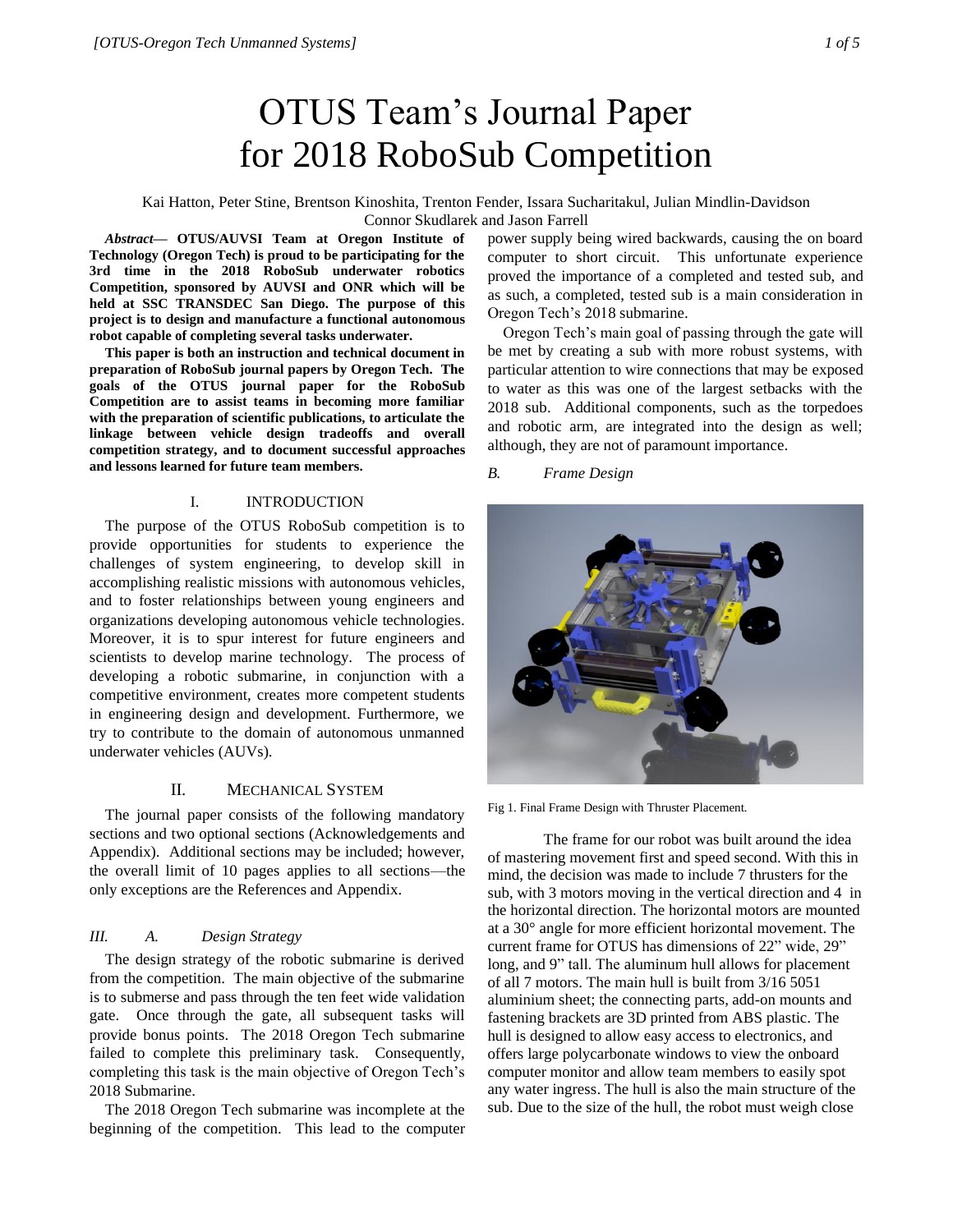to 50 lbs to be neutrally buoyant. The large hull allows for precise placement of weight to balance the sub.

# *C. Hull Design*

The hull is one of the crucial components needed for the success of the submarine. It is what holds all of our electrical components and keeps them from getting wet. The hull in this years design is vastly different than 2017. The hull used in 2017 was a 6 inch diameter tube 55 inches long. This presented problems such as poor electronics accessibility and the tangling of wires. Our new hull is a box design that uses a single handle hatch, similar to a bank vault door. This allows team members easy access and there is no need to move or adjust wires when opening or closing the sub. All wires into the hull enter through the sides, making the lid free of wires. The new hull also boasts a large polycarbonate window that allows an onboard computer monitor to be viewed.



Fig 2. Hull Window

# *D. CFD Analysis*

To test our initial models, we performed computational fluid analysis in order to understand the effects of drag on our vehicle. We also ran a CFD analysis of the electrical components to determine if finding a method of cooling said components was necessary. We found that drag will play minimal role when compared to the potential thrust our motors are able to output. The internal electronics do not require additional cooling.

The following models are set up for the analysis: Steady, Liquid, Constant density, Turbulent, K-Epsilon, and segregated flow.

## *E. Thruster Design*

We decided to use the BlueRobotics T100 brushless

thrusters paired with BlueRobotics Blue ESC's for propulsion. Motor power is controlled by ESC that works with Arduino Mega SCL and SDA I2C communication for forward and reverse control. The ESCs are potted in aluminium housings that are bolted to the external walls of the sub. This allows direct water cooling of the ESC's thus reducing the internal hull temperature.



Fig 3. Thruster and ESC

## *F. Manipulator (Payload Retrieval/Deposit System)*

To complete the arm retrieval and payload delivery challenge, the team needed to first devise a way in which the box top would be removed. First and foremost, the device needed to be extremely simple. We went with the simplest option of a single degree of freedom, two arm vise that is designed to close around the arm handle. This allows some freedom and precision in the submarines ability to directly center over the handle and clamp down. The device will be actuated by a single waterproof servo that rotates a two-way threaded rod. The threaded rod will be threaded half with left handed threads and half with right handed threads. That way, when the rod is rotated, it will allow the allow the nuts to move in opposite directions, thus enabling the arms to close together.

# *G. Torpedo*

The torpedoes on our submarine are vessel armed, vessel aimed, and self-propelled. The operation of the torpedoes comprises the following; activation, aiming, firing and recovery. The activation of the torpedoes will be comprised of identifying a vertical reference point of the target, stabilizing the vessel and sending a signal to the torpedo tube. At the tube a flashing LED on the tube will signal a photo resistor located on the torpedo. The photoresistor will activate small electric motors located at the bow and stern. The torpedo is self-propelled and will travel until resistance or loss of power. The fire and forget nature of these necessitates the addition of a flashing beacon to aid in recovery. This beacon will be activated at the time of arming.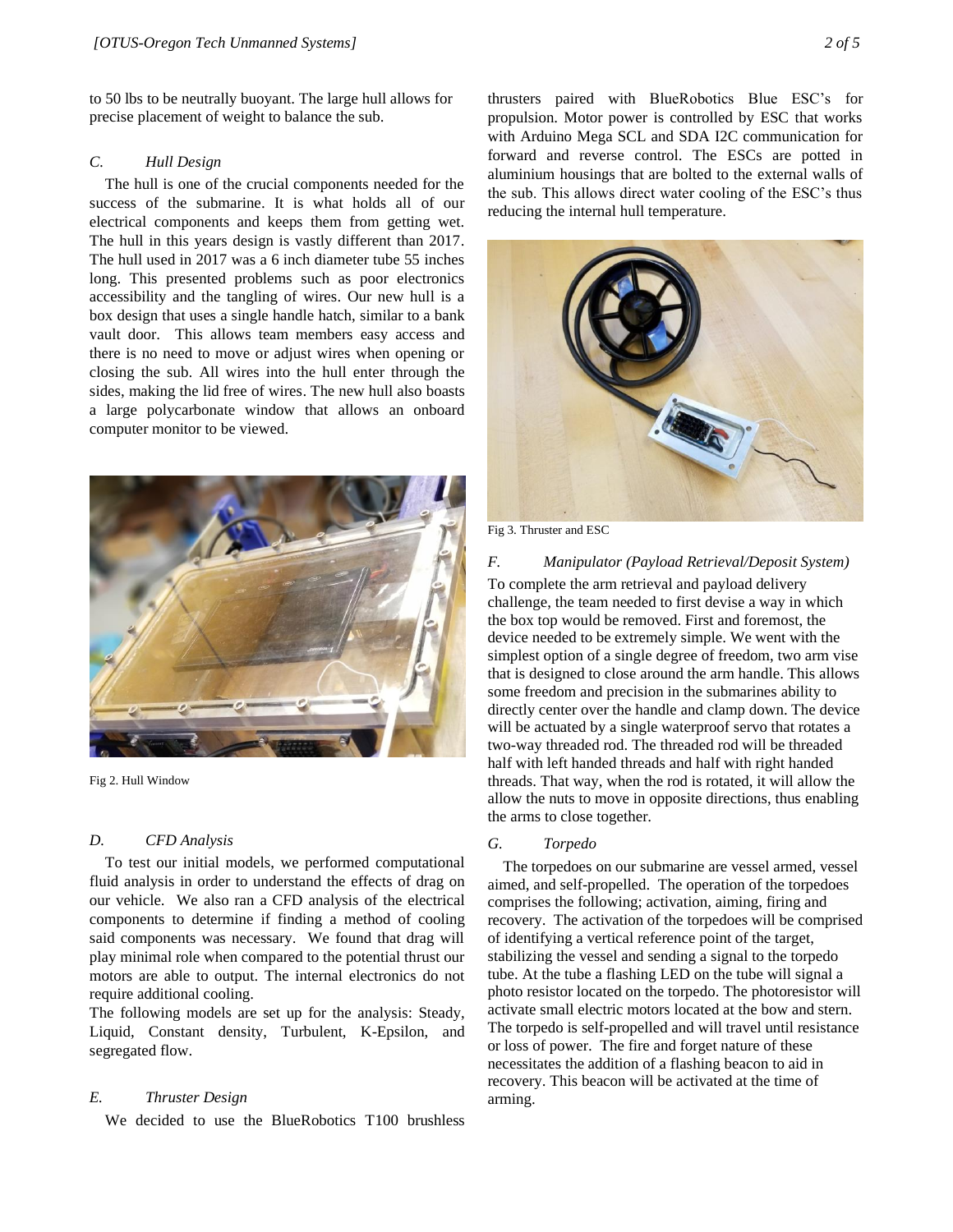The target will be identified by the forward camera. After identification, a vertical level will be attained, along with a distance from target which will be determined from testing. Once this position is attained the system will be armed the light pulse to the tube will be sent and the torpedo will be fired.



Fig 4. Torpedo Tube

# *III. ELECTRICAL, COMPUTER SYSTEM AND SOFTWARE*

# *A. Main Target Computer*

The main board is an Intel NUC Board. It has an i3 Dualcore CPU with a heatsink and fan, 4GB RAM, and a SATA hard disc. It has multiple interfaces such as 4xUSB, 2xmDP, and 1x eDP Graphics Output. It has integrated LAN, Wifi, and Bluetooth. The main board is running a Windows 10 operating system, Visual Studio 2017, Arduino IDE, and LibrePilot are installed on the main computer.



Fig 5. Intel NUC

# *B. Mission Planning Control System*

Our sub is controlled using a combination of Google's Tensorflow and the OpenCV C++ libraries respectively. The main control system is divided into subsystems. There is a subsystem for each of the competition tasks. Additional sub-systems included in the Mission Planning Control System are referenced from the Mission Planning Algorithm for multiple tasks. Startup/ Initialization Procedures, Image Recognition, Depth

Controller, Motor Controller, and Navigation are the main non-task specific subsystems that Robosub uses.

# *C. Cameras*

There are two cameras mounted on the submarine; one on the front and one on the belly of the submarine. The main front camera is a dual-array Logitech C510. The camera was physically modified and a custom housing was built for it in order to waterproof the camera. The camera is capable of determining how far away objects within its field of view are from the camera which is used for object recognition and orientation due to its stereo vision capabilities.



Fig 6. Dual-Camera Array Logitech C310

The second camera, mounted on the belly of the submarine, is a Logitech C510 Webcam housed in a waterproof enclosure. The belly-mounted camera is used to detect objects on the bottom of the pool.



Fig7. Logitech C510 Camera

*D. Flight Controller*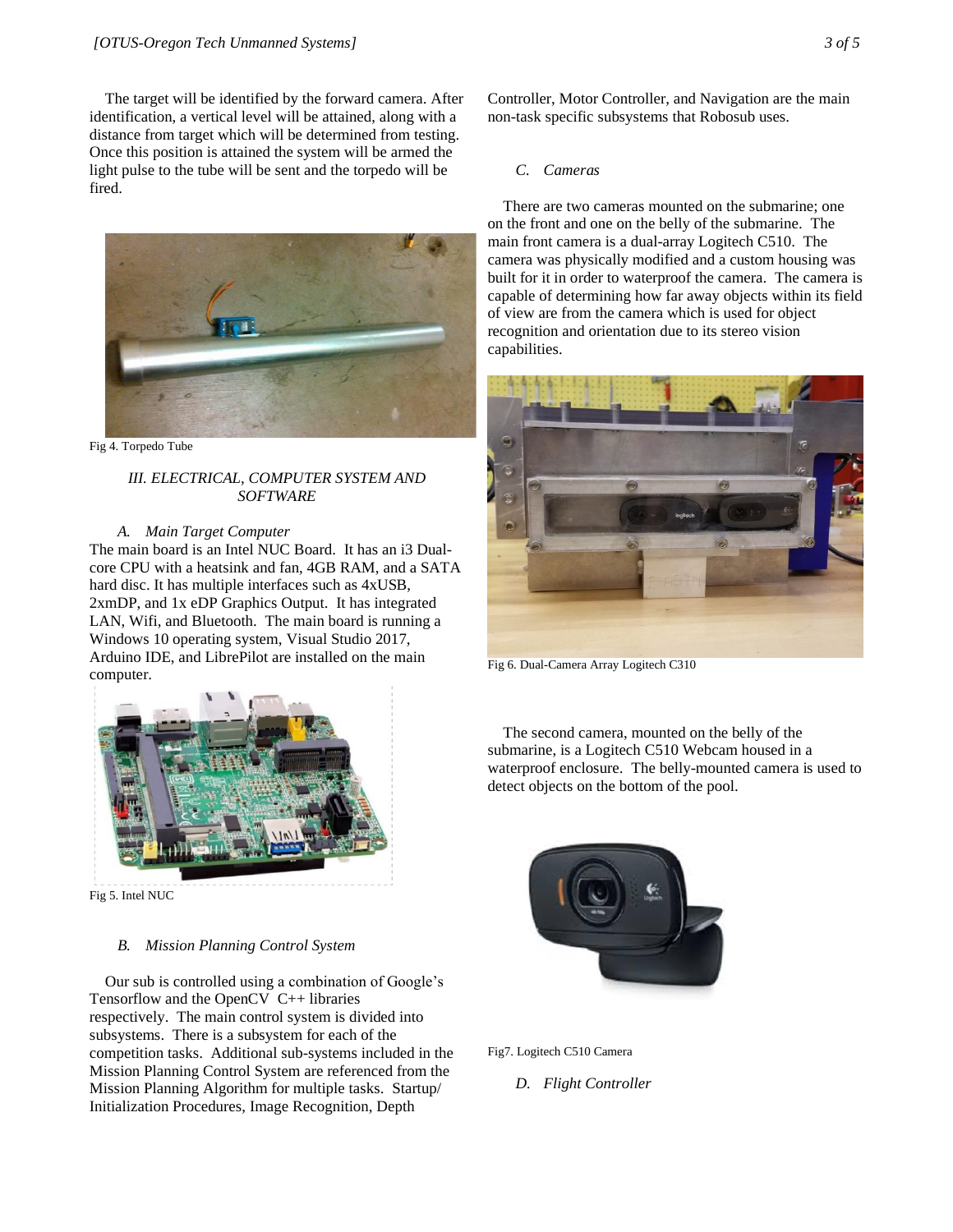A pololu IMU was used to stabilize the submarine horizontally. The flight controller has a built in MPU-6000 3-axis gyroscope and accelerometer and is usually used to stabilize quadcopters. A single "throttle" signal is sent to the IMU. The IMU uses the throttle input signal along with the built in MPU-6000 to adjust power to the four elevator motors. The power to all four elevator motors is constantly being adjusted in order to keep the submarine level.



Fig 8. AltIMU-10 v4 Gyro, Accelerometer, Compass, and Altimeter (L3GD20H, LSM303D, and LPS25H Carrier)

## *E. Pressure Sensor*

A Bar30 Pressure Sensor from Blue Robotics was used to determine the depth of the submarine. Robosub uses data from the pressure sensor to adjust the throttle signal that is sent to the Flight Controller. The pressure sensor, flight controller, and the four elevation thrusters work together to maintain a desired depth under the water's surface.



Fig 9. Bar30 Pressure Sensor

# F. Arduino Mega 2560

An Arduino Mega 2560 is used to enable the main computer to communicate with sensors, motor speed controllers, servos, cameras, and other devices. Data is sent from the sensors to the Arduino Mega using I2C Communication. The data is converted into a simple variable which is forwarded to the main computer. The main computer then uses the variable to make decisions and determine what actions the submarine needs to take

next. This communication also works in reverse which allows the main computer to send commands to the servos, flight controller, and motor speed controllers.



Fig 14. Arduino Mega 2560

#### IV. IV. EXPERIMENTAL RESULTS

 Testing for this years Oregon Tech Robosub began April 2018. This was the point where the submarine was water worthy. The preliminary tests included a bucket and small pool testing for motors and full sub. The early sub had a PVC hull with an acrylic window and screw caps on each end. This was a stand in hull (Figure 1.) while our final polycarbonate hull was being completed. While testing with this hull we began to write scripts for the Arduino via a USB cable. The large pool testing occurred at Ella Redkey pool in Klamath Falls, OR.



Fig 11. Sub with top-down view of bank vault style lid

 Once the final hull was completed the testing started to ramp up for time in water. We acquired a small 300-gallon